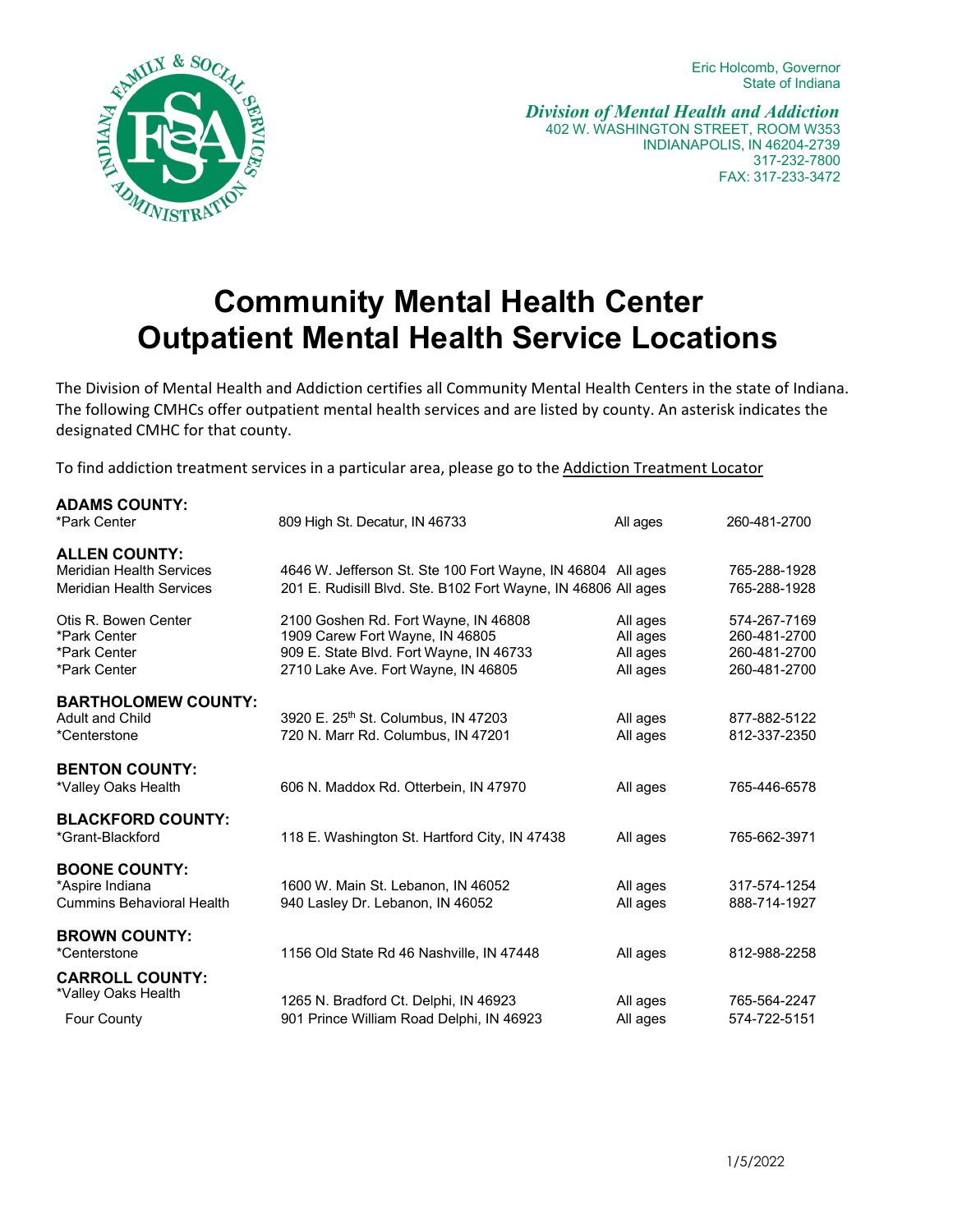| <b>CASS COUNTY:</b>                                    |                                                                                      |                  |                              |
|--------------------------------------------------------|--------------------------------------------------------------------------------------|------------------|------------------------------|
| *Four County                                           | 1015 Michigan Ave. Logansport, IN 46947                                              | All ages         | 574-722-5151                 |
| *Four County                                           | 421 12 <sup>th</sup> St. Logansport, IN 46947                                        | <b>Adults</b>    | 574-722-5151                 |
| <b>CLARK COUNTY:</b>                                   |                                                                                      |                  |                              |
| Centerstone                                            | 321 E. Market St. Jeffersonville, IN 47130                                           | All ages         | 800-344-8802                 |
| *LifeSpring                                            | 1036 Sharon Dr. Jeffersonville, IN 47130                                             | All ages         | 812-280-2080                 |
| *LifeSpring                                            | 1060 Sharon Dr. Jeffersonville, IN 47130                                             | <b>Adults</b>    | 812-280-2080                 |
| *LifeSpring                                            | 404 Spring St. Jeffersonville, IN 47130                                              | <b>Adults</b>    | 812-280-2080                 |
| *LifeSpring                                            | 460 Spring St. Jeffersonville, IN 47130                                              | Youth            | 812-280-2080                 |
| *LifeSpring                                            | 432 E. Court Ave. Jeffersonville, IN 47130                                           | <b>Adults</b>    | 812-280-2080                 |
| <b>CLAY COUNTY:</b>                                    |                                                                                      |                  |                              |
| *Hamilton Center                                       | 1211 E. National Ave. Brazil, IN 47834                                               | All ages         | 812-231-8350                 |
| <b>CLINTON COUNTY:</b>                                 |                                                                                      |                  |                              |
| *Community Howard                                      | 205 N. Jackson Frankfort, IN 46041                                                   | All ages         | 765-453-8529                 |
| <b>Four County</b>                                     | 3002 E. Wabash St. Frankfort, IN 46041                                               | All ages         | 574-722-5151                 |
| <b>CRAWFORD COUNTY:</b>                                |                                                                                      |                  |                              |
| *LifeSpring                                            | 523 N. Main St. English, IN 47118                                                    | All ages         | 812-338-2756                 |
| <b>DAVIESS COUNTY:</b>                                 |                                                                                      |                  |                              |
| *Samaritan Center                                      | 2007 State St. Washington, IN 47501                                                  | All ages         | 812-886-6800                 |
| <b>DEARBORN COUNTY:</b>                                |                                                                                      |                  |                              |
|                                                        | *Community Mental Health Center 28208 Indiana One West Harrison, IN 47060            | All ages         | 812-537-1302                 |
|                                                        | *Community Mental Health Center 281 Bielby Rd. Lawrenceburg, IN 47025                | All ages         |                              |
|                                                        | *Community Mental Health Center 710 W. Eads Pkwy Lawrenceburg, IN 47025              | Youth            | 812-537-1302                 |
|                                                        | *Community Mental Health Center 704 W. Eads Pkwy Lawrenceburg, IN 47025              | Youth            | 812-537-1302                 |
|                                                        | *Community Mental Health Center 401 W. Eads Pkwy Lawrenceburg, IN 47025              | All ages         | 812-537-1302                 |
| <b>DECATUR COUNTY:</b>                                 |                                                                                      |                  |                              |
| *Centerstone                                           | 1530 Commerce Park W. Dr. Greensburg, IN 47240                                       | All Ages         | 812-337-2350                 |
| <b>DEKALB COUNTY:</b>                                  |                                                                                      |                  |                              |
| *Northeastern Center                                   | 1800 Wesley Rd. Auburn, IN 46706                                                     | All ages         | 260-347-2453                 |
| *Northeastern Center                                   | 1850 Wesley Rd. Auburn. IN 46706                                                     | All ages         | 260-347-2453                 |
| Otis R. Bowen Center                                   | 923 Cardinal Ct. Auburn, IN 46706                                                    | All ages         | 800-342-5653                 |
| <b>DELAWARE COUNTY:</b>                                |                                                                                      |                  |                              |
| Centerstone                                            | 1200 S. Tillotson Overpass Muncie 47304                                              | All ages         | 812-337-2350                 |
| *Meridian Health Services<br>*Meridian Health Services | 240 N. Tillotson Ave. Muncie, IN 47304                                               | Adults<br>Adults | 765-288-1928                 |
| *Meridian Health Services                              | 130 N. Tillotson Ave. Muncie, IN 47304<br>3620 W. White River Blvd. Muncie, IN 47304 | All ages         | 765-288-1928<br>765-288-1928 |
| *Meridian Health Services                              | 3700 W. Kilgore Ave. Muncie, IN 47304                                                | Youth            | 765-288-1928                 |
| *Meridian Health Services                              | 205 N. Tillotson Ave. Muncie, IN 47304                                               | Youth            | 765-288-1928                 |
| *Meridian Health Services                              | 2501 W. Jackson St. Muncie, IN 47303                                                 | Adults           | 765-288-1928                 |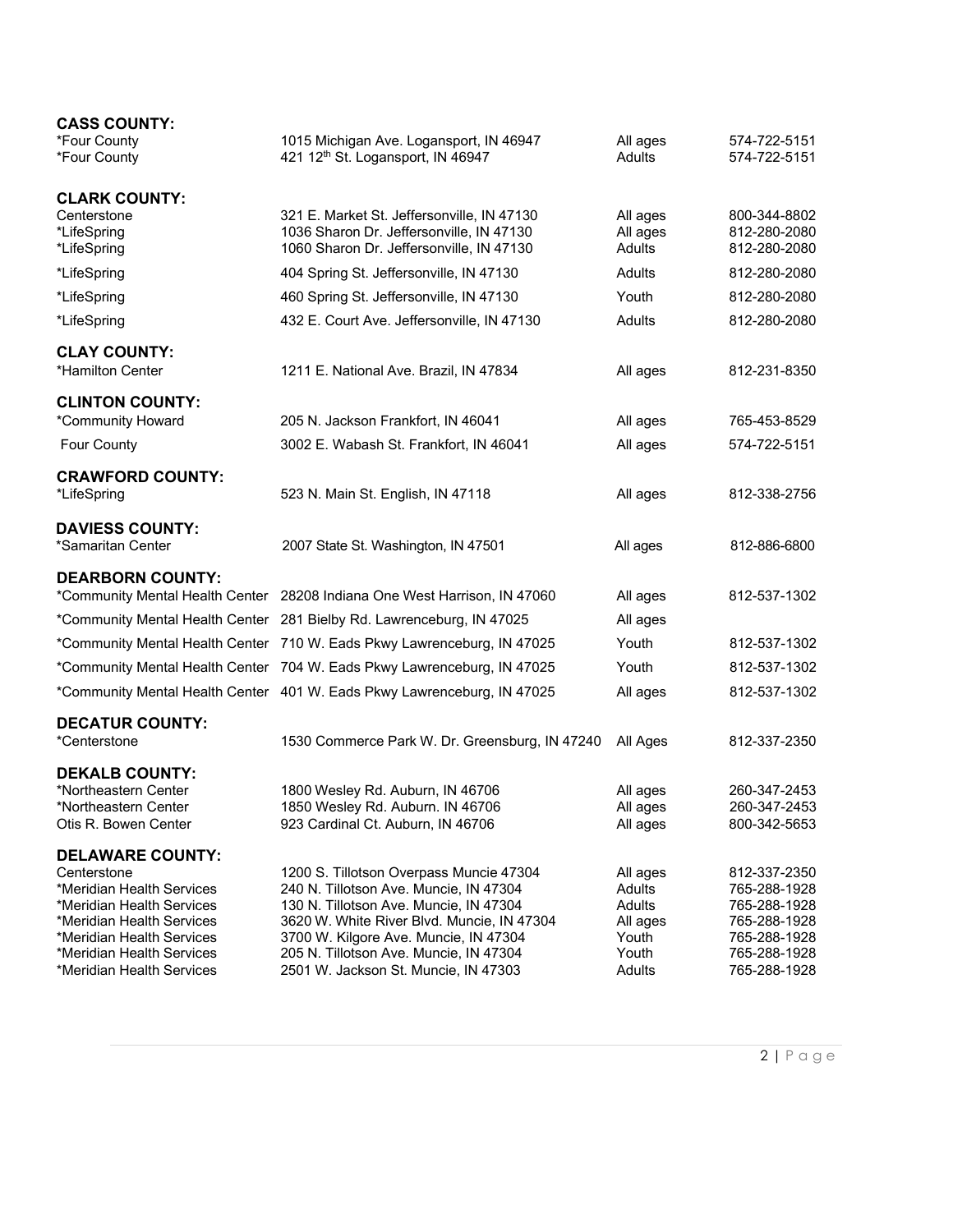| <b>DUBOIS COUNTY:</b><br>*Lifespring                                                                                | 480 Eversman Dr. Jasper, IN 47547                                                                                                                                  | All ages                                   | 812-280-2080                                                 |
|---------------------------------------------------------------------------------------------------------------------|--------------------------------------------------------------------------------------------------------------------------------------------------------------------|--------------------------------------------|--------------------------------------------------------------|
| <b>ELKHART COUNTY:</b><br>*Oaklawn<br>*Oaklawn                                                                      | 330 Lakeview Dr. Goshen, IN 46528<br>2600 Oakland Ave. Elkhart, IN 46517                                                                                           | All ages<br>All ages                       | 574-533-1234<br>574-533-1234                                 |
| <b>FAYETTE COUNTY:</b><br>*Centerstone<br><b>Meridian Health Services</b>                                           | 390 E. Erie St. Connersville, IN 47331<br>707 W. 3rd St. Connersville, IN 47331                                                                                    | All ages<br>All ages                       | 812-337-2350<br>765-827-1164                                 |
| <b>FLOYD COUNTY:</b><br>*Lifespring<br>*Lifespring                                                                  | 2820 Grant Line Rd. #10 New Albany, IN 47150<br>618 Market St. New Albany, IN 47150                                                                                | All ages<br>Adults                         | 812-280-2080<br>812-280-2080                                 |
| <b>FOUNTAIN COUNTY:</b><br>*Valley Oaks Health                                                                      | 41 N. Long Ave. Attica, IN 47918                                                                                                                                   | All ages                                   | 765-446-6578                                                 |
| <b>FRANKLIN COUNTY:</b>                                                                                             | *Community Mental Health Center 9127 Oxford Pike Brookville, IN 47012                                                                                              | All ages                                   | 812-537-1302                                                 |
| <b>FULTON COUNTY:</b><br>*Four County                                                                               | 401 E. 8th St. Rochester, IN 46975                                                                                                                                 | All ages                                   | 574-722-5151                                                 |
| <b>GIBSON COUNTY:</b><br>*Southwestern Behavioral                                                                   | 320 S. 5th Ave. Princeton, IN 47670                                                                                                                                | All ages                                   | 812-423-7791                                                 |
| <b>GRANT COUNTY:</b><br>*Grant-Blackford<br>*Grant-Blackford<br>*Grant-Blackford<br><b>Meridian Health Services</b> | 505 Wabash Ave. Marion, IN 46952<br>707 N. River Dr. Marion, IN 46952<br>206 W 8 <sup>th</sup> St. Marion, IN 46953<br>323 E. 2 <sup>nd</sup> St. Marion, IN 46952 | All ages<br>All ages<br>Adults<br>All ages | 765-662-3971<br>765-662-3971<br>765-662-3971<br>765-288-1928 |
| <b>GREENE COUNTY:</b><br>*Hamilton Center<br>*Hamilton Center                                                       | 1200 CR 1000 W. Linton, IN 47441<br>431 E. Main St. Bloomfield, IN 47424                                                                                           | All ages<br>All ages                       | 812-231-8350<br>812-231-8350                                 |
| <b>HAMILTON COUNTY:</b><br>*Aspire Indiana                                                                          | 697 Pro-Med Lane Carmel, IN 46032                                                                                                                                  | All ages                                   | 317-574-1254                                                 |
| *Aspire Indiana                                                                                                     | 17840 Cumberland Rd. Noblesville, IN 46060                                                                                                                         | All ages                                   | 317-574-1254                                                 |
| <b>HANCOCK COUNTY:</b><br>*Community Health Network                                                                 | 145 Green Meadows Dr. Greenfield, IN 46140                                                                                                                         | All ages                                   | 317-621-7600                                                 |
| <b>HARRISON COUNTY:</b><br>*Lifespring                                                                              | 535 Country Club Rd. Corydon, IN 47112                                                                                                                             | All ages                                   | 812-280-2080                                                 |
| <b>HENDRICKS COUNTY:</b><br>*Cummins Behavioral Heath<br><b>Hamilton Center</b>                                     | 6655 E. US Hwy 36 Avon, IN 46123<br>900 Southfield Dr. Plainfield, IN 46168                                                                                        | All ages<br>All ages                       | 888-714-1927<br>812-231-8350                                 |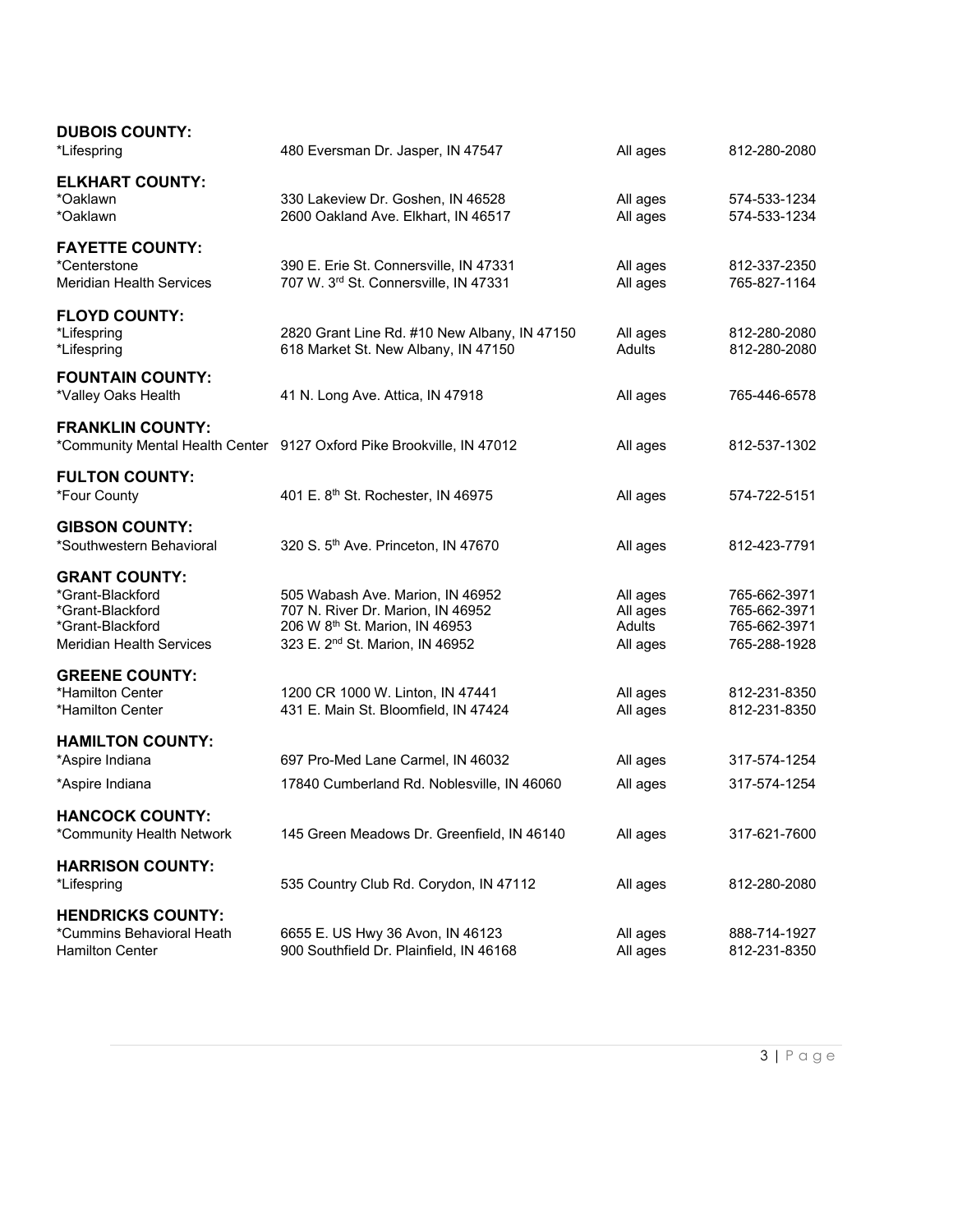| <b>HENRY COUNTY:</b><br>*Meridian Health Services                                                                                               | 930 W. 14th St. New Castle, IN 47362                                                                                                                                                                                                         | All ages                                                        | 764-521-2450                                                                                 |
|-------------------------------------------------------------------------------------------------------------------------------------------------|----------------------------------------------------------------------------------------------------------------------------------------------------------------------------------------------------------------------------------------------|-----------------------------------------------------------------|----------------------------------------------------------------------------------------------|
| <b>HOWARD COUNTY:</b><br>*Community Howard<br>*Community Howard<br>Four County<br>Four County<br>Four County<br><b>Meridian Health Services</b> | 322 N. Main St. Kokomo, IN 46901<br>416 Pillars Pl. Kokomo, IN 46902<br>1948 W. Boulevard St. Kokomo, IN 46902<br>3118 S. LaFountain St. Kokomo, IN 46902<br>2796 N. Apperson Way Kokomo, IN 46901<br>424 E. Southway Blvd. Kokomo, IN 46902 | All ages<br>Adults<br>All ages<br>All ages<br>Youth<br>All ages | 765-453-8529<br>765-453-8529<br>574-722-5151<br>574-722-5151<br>574-722-5151<br>765-288-1928 |
| <b>HUNTINGTON COUNTY:</b><br>*Otis R. Bowen Center                                                                                              | 2860 Northpark Ave. Huntington, IN 46750                                                                                                                                                                                                     | All ages                                                        | 574-267-7169                                                                                 |
| *Otis R. Bowen Center                                                                                                                           | 1340 Etna Ave. Huntington, IN 46750                                                                                                                                                                                                          | All ages                                                        | 574-267-7169                                                                                 |
| Park Center                                                                                                                                     | 26 Victory Noll Dr. Huntington, IN 46750                                                                                                                                                                                                     | Adults                                                          | 260-481-2700                                                                                 |
| <b>JACKSON COUNTY:</b><br>*Centerstone                                                                                                          | 1443 Corporate Way Seymour, IN 47274                                                                                                                                                                                                         | All ages                                                        | 812-337-2350                                                                                 |
| <b>JASPER COUNTY:</b><br>*Valley Oaks Health                                                                                                    | 131 W. Drexel Pkwy. Rensselaer, IN 47978                                                                                                                                                                                                     | All ages                                                        | 765-446-6578                                                                                 |
| <b>JAY COUNTY:</b><br>*Meridian Health Services                                                                                                 | 931 W. Water St. Portland, IN 47371                                                                                                                                                                                                          | All ages                                                        | 765-288-1928                                                                                 |
| <b>JEFFERSON COUNTY:</b><br>*Centerstone<br>Lifespring                                                                                          | 3008 N. Bevcher Dr. Madison, IN 47250<br>1405 Bear St. Madison, IN 47250                                                                                                                                                                     | All ages<br>All ages                                            | 812-337-2350<br>812-280-2080                                                                 |
| <b>JENNINGS COUNTY:</b><br>*Centerstone                                                                                                         | 216 N. State St. North Vernon, IN 47265                                                                                                                                                                                                      | All ages                                                        | 812-337-2350                                                                                 |
| <b>JOHNSON COUNTY:</b><br>*Adult and Child<br>*Adult and Child<br>Centerstone<br>Centerstone                                                    | 1860 Northwood Plaza Franklin, IN 46131<br>6001 US 31 New Whiteland, IN 46184<br>710 Executive Dr. Greenwood, IN 46143<br>896 E. Main St. Greenwood, IN 46143                                                                                | All ages<br>Youth<br>All ages<br>All ages                       | 317-882-5122<br>317-882-5122<br>812-337-2350<br>812-337-2350                                 |
| <b>KNOX COUNTY:</b><br>*Samaritan Center<br>*Samaritan Center<br>*Samaritan Center<br>*Samaritan Center<br>*Samaritan Center                    | 515 Bayou St. Vincennes, IN 47591<br>510 Hoover Place Vincennes, IN 47591<br>301 Johnson Square Vincennes, IN 47591<br>1901 Willow St. Vincennes, IN 47591<br>121 Buntin St. Ste. 1 Vincennes, IN 47591                                      | All ages<br>Adults<br>Adults<br>Youth<br>All ages               | 812-886-6800<br>812-886-6800<br>812-886-6800<br>812-886-6800<br>812-886-6800                 |
| <b>KOSCIUSKO COUNTY:</b><br>*Otis R. Bowen Center<br>*Otis R. Bowen Center                                                                      | 850 N. Harrison St. Warsaw, IN 46580<br>901 S. Huntington St. Syracuse, IN 46567                                                                                                                                                             | All ages<br>All ages                                            | 574-267-7169<br>574-267-7169                                                                 |
| *Otis R. Bowen Center                                                                                                                           | 714 E. Center St. Warsaw, IN 46580                                                                                                                                                                                                           | All ages                                                        | 574-267-7169                                                                                 |
| *Otis R. Bowen Center                                                                                                                           | 2219 Dubois Dr. Warsaw, IN 46580                                                                                                                                                                                                             | All ages                                                        | 574-267-7169                                                                                 |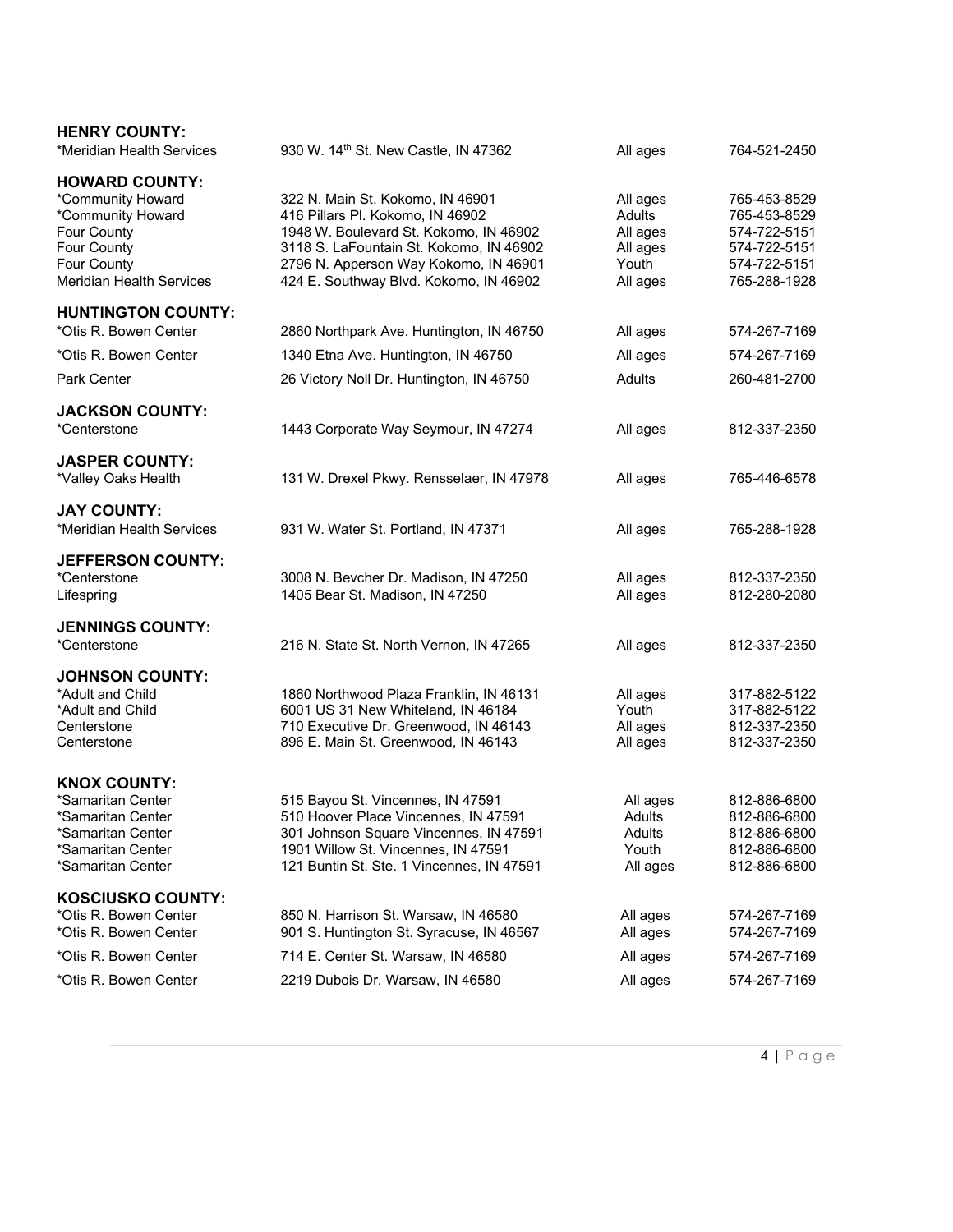| <b>LAGRANGE COUNTY:</b>                                |                                                                                 |                      |                              |
|--------------------------------------------------------|---------------------------------------------------------------------------------|----------------------|------------------------------|
| *Northeastern Center<br>Otis R. Bowen Center           | 2155 N. State Rd. 9 LaGrange, IN 46761<br>836 N. Detroit St. LaGrange, IN 46761 | All ages<br>All ages | 260-347-2453<br>574-267-5653 |
| <b>LAKE COUNTY:</b>                                    |                                                                                 |                      |                              |
| *Edgewater Health                                      | 1100 W. 6 <sup>th</sup> Ave. Gary, IN 46402                                     | All ages             | 219-769-4005                 |
| *Edgewater Health                                      | 3535 Broadway Gary, IN 46408                                                    | All ages             | 219-769-4005                 |
| *Regional Mental Health                                | 8555 Taft St. Merrillville, IN 46410                                            | All ages             | 219-769-4005                 |
| *Regional Mental Health                                | 3903 Indianapolis Blvd. East Chicago, IN 46312                                  | All ages             | 219-769-4005                 |
| *Regional Mental Health                                | 4016 Hohman Ave. Hammond, IN 46327                                              | Youth                | 219-769-4005                 |
| *Regional Mental Health                                | 2600 Highway Ave. Highland, IN 46322                                            | All ages             | 219-769-4005                 |
| *Regional Mental Health                                | 7783 E. Ridge Rd. Hobart, IN 46342                                              | All ages             | 219-769-4005                 |
| *Regional Mental Health                                | 1441 E. 84th PI. Merrillville, IN 46410                                         | All ages             | 219-769-4005                 |
| <b>LAPORTE COUNTY:</b>                                 |                                                                                 |                      |                              |
| <b>Meridian Health Services</b>                        | 422 Franklin St. Ste. F Michigan City, IN 46361                                 | All ages             | 765-288-1928                 |
| *Swanson Center                                        | 7224 W. 400 N. Michigan City, IN 46360                                          | All ages             | 219-879-4621                 |
| *Swanson Center                                        | 1230 W. St. Rd. 2 LaPorte, IN 46350                                             | All ages             | 219-879-4621                 |
| <b>LAWRENCE COUNTY:</b>                                |                                                                                 |                      |                              |
| *Centerstone                                           | 1315 Hillcrest Rd. Bedford, IN 47421                                            | All ages             | 812-337-2350                 |
| <b>MADISON COUNTY:</b>                                 |                                                                                 |                      |                              |
| *Aspire Indiana                                        | 2020 Brown St. Anderson, IN 46016                                               | All ages             | 317-882-5122                 |
| *Aspire Indiana                                        | 2009 Brown St. Anderson, IN 46016                                               | All ages             | 317-882-5122                 |
| *Aspire Indiana                                        | 10731 State Rd. 13 Elwood, IN 46036                                             | All ages             | 317-882-5122                 |
| *Aspire Indiana                                        | 1933 Chase St. Anderson, IN 46016                                               | All ages             | 317-882-5122                 |
| <b>Community Health Network</b>                        | 3125 S. Scatterfield Rd., Ste.200<br>Anderson, IN 46012                         | All ages             | 317-621-7600                 |
| <b>Community Health Network</b>                        | 1515 N. Madison Ave. Anderson, IN 46011                                         | All ages             | 317-621-7600                 |
| <b>Meridian Health Services</b>                        | 1547 Ohio Ave. Anderson, IN 46016                                               | All ages             | 765-288-1928                 |
| <b>Meridian Health Services</b>                        | 2010 Brentwood Dr. Anderson, IN 46011                                           | Youth                | 765-288-1928                 |
| <b>Meridian Health Services</b>                        | 1518 Main St. Elwood, IN 46036                                                  | All ages             | 765-288-1928                 |
| <b>Meridian Health Services</b>                        | 101 N. Harrison St. Alexandria, IN 46001                                        | All ages             | 765-288-1928                 |
| <b>MARION COUNTY:</b>                                  |                                                                                 |                      |                              |
| *Adult and Child                                       | 222 E. Ohio St. Indpls, IN 46204                                                | All ages             | 317-882-5122                 |
| *Adult and Child                                       | 603 E. Washington St. Indpls, IN 46204                                          | All ages             | 317-882-5122                 |
| *Adult and Child                                       | 8320 Madison Ave. Indpls, IN 46227                                              | All ages             | 317-882-5122                 |
| *Adult and Child                                       | 8404 Siear Terrace Indpls, IN 46227                                             | All ages             | 317-882-5122                 |
| *Aspire Indiana                                        | 2506 Willowbrook Parkway Indpls, IN 46205                                       | All ages             | 877-574-1254                 |
| *Community Health Network                              | 1030 E. Cty. Line Rd Ste. C-1 Indpls., IN 46227                                 | All ages             | 317-621-7600                 |
| *Community Health Network<br>*Community Health Network | 1500 N. Ritter Ave. Indpls, IN 46219<br>1356 N. Graham Ave. Indpls, IN 46219    | All ages<br>Adults   | 317-621-7600<br>317-621-7600 |
| *Community Health Network                              | 1525 N. Ritter Ave. Indpls., IN 46219                                           | Youth                | 317-621-7600                 |
| *Community Health Network                              | 1640 N. Ritter Ave. Indpls, IN 46219                                            | Adult                | 317-621-7600                 |
| *Community Health Network                              | 2040 N. Shadeland Ave. Ste. 200 Indpls, IN 46218                                | All ages             | 317-621-7600                 |
| *Community Health Network                              | 2040 N. Shadeland Ave. Ste. 250 Indpls, IN 46218                                | All ages             | 317-621-7600                 |
| *Community Health Network                              | 5470 E. 16 <sup>th</sup> St. Indpls, IN 46218                                   | Adult                | 317-621-7600                 |
| *Community Health Network                              | 6950 Hillsdale Ct. Indpls, IN 46250                                             | All ages             | 317-621-7600                 |
| *Community Health Network                              | 1402 E. County Line Rd. Indpls, IN 46227                                        | All ages             | 317-621-7600                 |
| *Community Health Network                              | 8075 N. Shadeland Ave. Indpls, IN 46256                                         | All ages             | 317-621-7600                 |
| *Community Health Network                              | 7165 Clearvista Way Indpls, IN 46256                                            | All ages             | 317-621-7600                 |
| *Community Health Network                              | 8163 E. 10th St. Indpls, IN 46219                                               | Adults               | 317-621-7600                 |
| <b>Cummins Behavioral Health</b>                       | 5638 Professional Circle Indpls, IN 46241                                       | All ages             | 888-714-1927                 |
| <b>Hamilton Center</b>                                 | 2160 N. Illinois St. Indpls, IN 46202                                           | All ages             | 812-742-0787                 |

5 | P a g e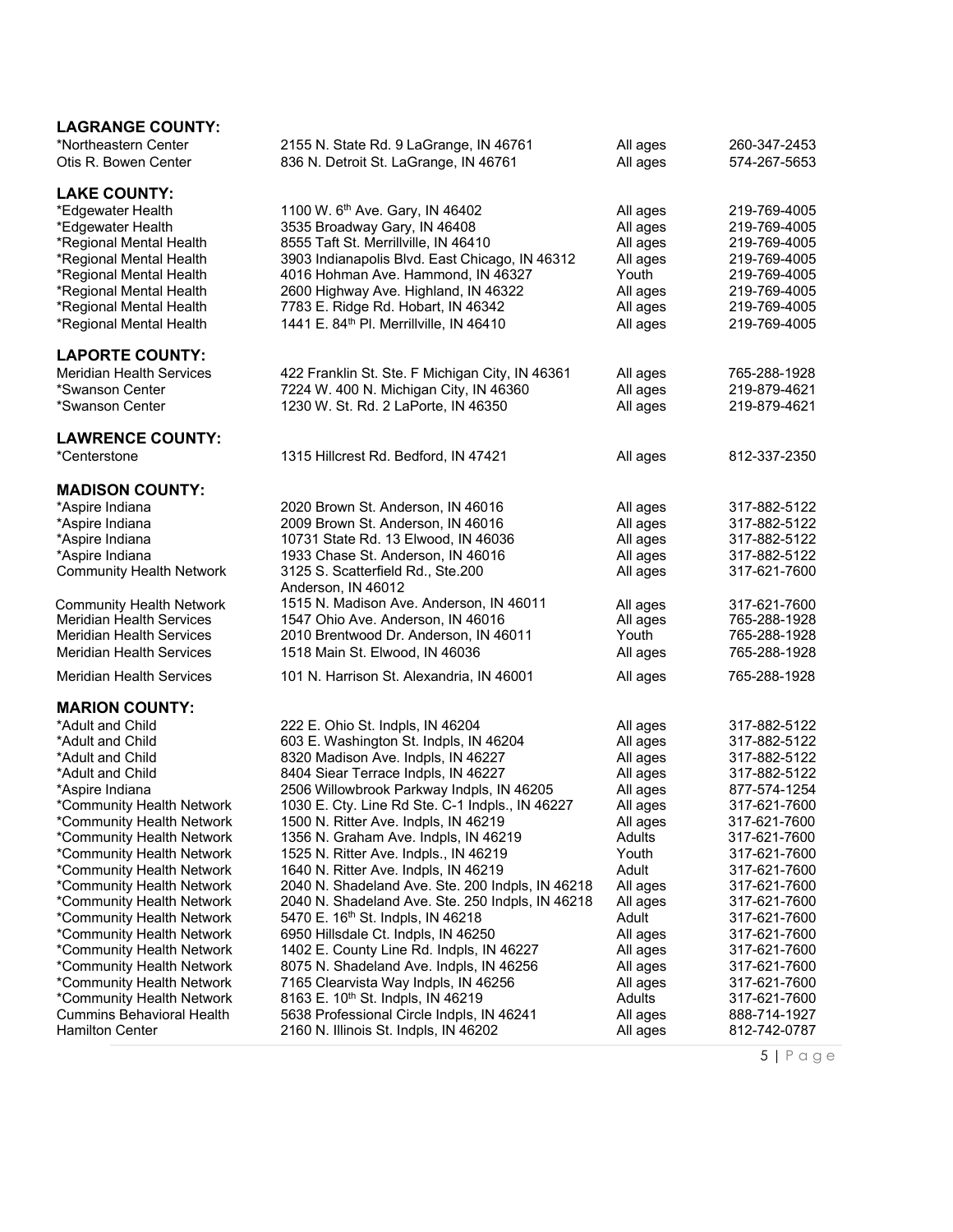| *Sandra Eskenazi<br>*Sandra Eskenazi<br>*Sandra Eskenazi<br>*Sandra Eskenazi<br>*Sandra Eskenazi<br>*Sandra Eskenazi<br>*Sandra Eskenazi<br><b>Meridian Health Services</b><br><b>Meridian Health Services</b><br><b>Meridian Health Services</b> | 30 W. 21 <sup>st</sup> St. Indpls, IN 46202<br>5610 Crawfordsville Rd. Indpls, IN 46224<br>3171 N. Meridian St. Indpls, IN 46208<br>1700 N. Illinois St. Indpls, IN 46202<br>720 Eskenazi Ave. Ste 500 Indpls, IN 46202<br>344 S. Ritter Ave. Indpls, IN 46219<br>3112 W. Vermont St. Indpls, IN 46222<br>1404 S. State Ave. Indpls, IN 46203<br>6067 Decatur Blvd. Indpls, IN 46241<br>4755 Kingsway Dr. Ste. 105 Indpls, IN 46205 | <b>Adults</b><br>Adults<br>Adults<br>Adults<br>16 & older<br>Adults<br><b>Adults</b><br>Youth<br>Youth<br>All ages | 317-880-8491<br>317-880-8491<br>317-880-8491<br>317-880-8491<br>317-880-8491<br>317-937-3700<br>317-937-3700<br>765-288-1928<br>765-288-1928<br>765-288-1928 |
|---------------------------------------------------------------------------------------------------------------------------------------------------------------------------------------------------------------------------------------------------|-------------------------------------------------------------------------------------------------------------------------------------------------------------------------------------------------------------------------------------------------------------------------------------------------------------------------------------------------------------------------------------------------------------------------------------|--------------------------------------------------------------------------------------------------------------------|--------------------------------------------------------------------------------------------------------------------------------------------------------------|
| <b>MARSHALL COUNTY:</b>                                                                                                                                                                                                                           |                                                                                                                                                                                                                                                                                                                                                                                                                                     |                                                                                                                    |                                                                                                                                                              |
| *Otis R. Bowen Center                                                                                                                                                                                                                             | 990 Illinois St. Plymouth, IN 46563                                                                                                                                                                                                                                                                                                                                                                                                 | All ages                                                                                                           | 574-267-7169                                                                                                                                                 |
| *Otis R. Bowen Center                                                                                                                                                                                                                             | 401 W. Jefferson St. Plymouth, IN 46563                                                                                                                                                                                                                                                                                                                                                                                             | All ages                                                                                                           | 574-267-7169                                                                                                                                                 |
| *Otis R. Bowen Center                                                                                                                                                                                                                             | 925 Dora Ln. Plymouth, IN 46563                                                                                                                                                                                                                                                                                                                                                                                                     | All ages                                                                                                           | 574-267-7169                                                                                                                                                 |
| <b>MARTIN COUNTY:</b>                                                                                                                                                                                                                             |                                                                                                                                                                                                                                                                                                                                                                                                                                     |                                                                                                                    |                                                                                                                                                              |
| *Samaritan Center                                                                                                                                                                                                                                 | 200 S. JFK Ave. Loogootee, IN 47553                                                                                                                                                                                                                                                                                                                                                                                                 | All ages                                                                                                           | 812-886-6800                                                                                                                                                 |
| <b>MIAMI COUNTY:</b>                                                                                                                                                                                                                              |                                                                                                                                                                                                                                                                                                                                                                                                                                     |                                                                                                                    |                                                                                                                                                              |
| *Four County                                                                                                                                                                                                                                      | 1000 N. Broadway Ste. A Peru, IN 46970                                                                                                                                                                                                                                                                                                                                                                                              | All ages                                                                                                           | 800-552-3106                                                                                                                                                 |
| *Four County                                                                                                                                                                                                                                      | 661 E. Main St. Peru, IN 46970                                                                                                                                                                                                                                                                                                                                                                                                      | All ages                                                                                                           | 800-552-3106                                                                                                                                                 |
| <b>MONROE COUNTY:</b>                                                                                                                                                                                                                             |                                                                                                                                                                                                                                                                                                                                                                                                                                     |                                                                                                                    |                                                                                                                                                              |
| *Centerstone                                                                                                                                                                                                                                      | 221 N. Rogers St. Bloomington, IN 47204                                                                                                                                                                                                                                                                                                                                                                                             | All ages                                                                                                           | 800-337-2350                                                                                                                                                 |
| <b>MONTGOMERY COUNTY:</b><br><b>Cummins Behavioral Health</b><br>*Valley Oaks Health                                                                                                                                                              | 701 N. Englewood Dr. Crawfordsville, IN 47933<br>1480 Darlington Ave. Crawfordsville, IN 47933                                                                                                                                                                                                                                                                                                                                      | All ages<br>All ages                                                                                               | 888-714-1927<br>765-446-6578                                                                                                                                 |
| <b>MORGAN COUNTY:</b><br>*Centerstone<br>*Centerstone                                                                                                                                                                                             | 11370 N. State Route 67 Mooresville, IN 46158<br>952 S. Main St. Martinsville, IN 46151                                                                                                                                                                                                                                                                                                                                             | All ages<br>All ages                                                                                               | 812-337-2350<br>812-337-2350                                                                                                                                 |

## **NEWTON COUNTY:**

\*Valley Oaks is the designated CMHC for this county. Please call 765-446-6578 to schedule an appointment.

#### **NOBLE COUNTY:**

| *Northeastern Center | 833 E. Main St. Albion. IN 46701           | All ages | 260-347-2453 |
|----------------------|--------------------------------------------|----------|--------------|
| *Northeastern Center | 1930 E. Dowling St. Kendallville, IN 46755 | All ages | 260-347-2453 |
| Otis R. Bowen Center | 101 E. Park Dr. Albion. IN 46701           | All ages | 574-267-7169 |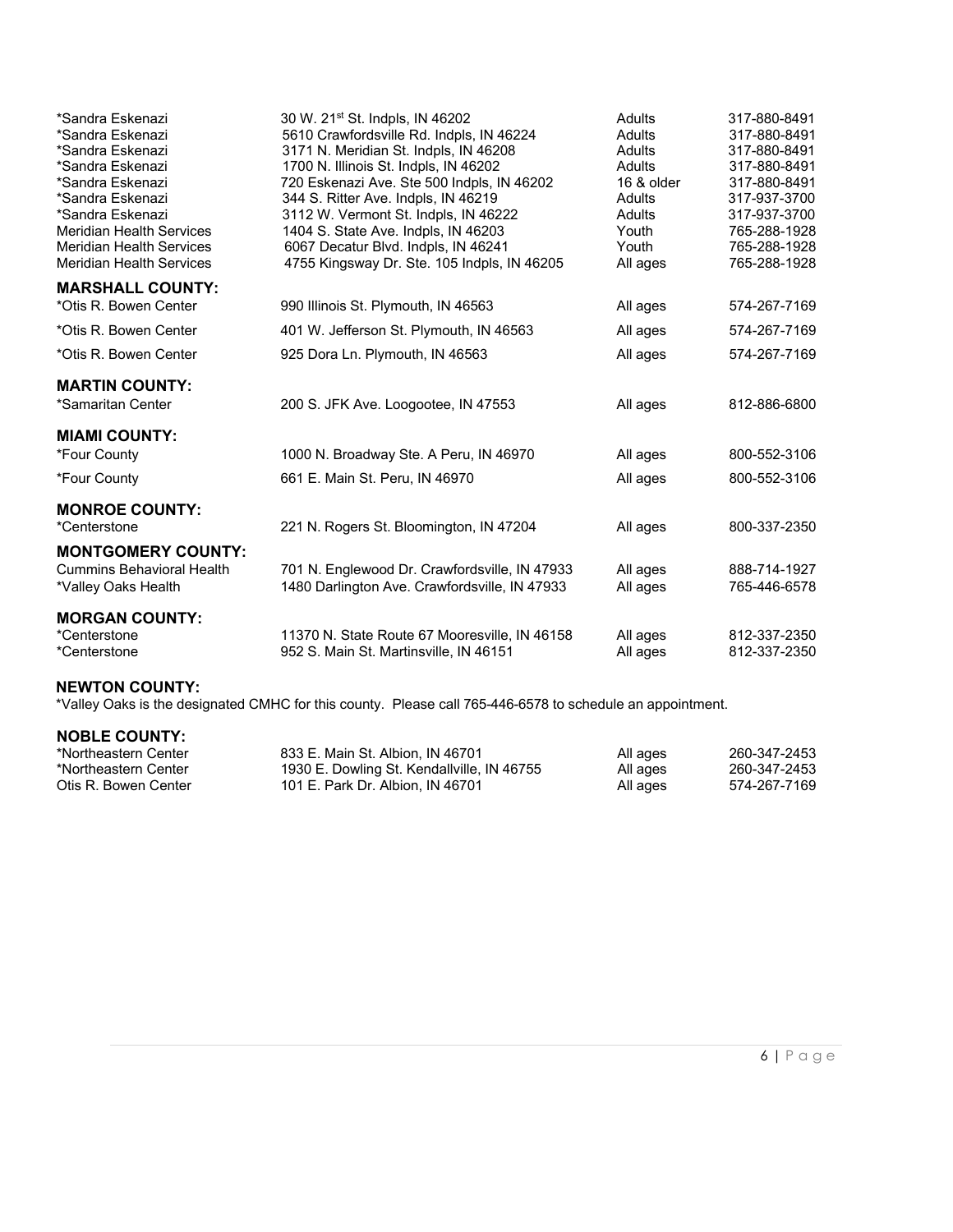#### **OHIO COUNTY:**

\*Community Mental Health Center is the designated CMHC for this county. Please call 812-537-1302 to schedule an appointment.

| <b>ORANGE COUNTY:</b><br>*Lifespring                                                       | 488 W. Hospital Rd. Paoli, IN 47454                                                                                                    | All ages                         | 812-280-2080                                 |
|--------------------------------------------------------------------------------------------|----------------------------------------------------------------------------------------------------------------------------------------|----------------------------------|----------------------------------------------|
| <b>OWEN COUNTY:</b><br>*Centerstone<br>Hamilton Center                                     | 35 S. Bob Babbs Dr. Spencer, IN 47460<br>909 W. Hillside Ave. Spencer, IN 47460                                                        | All ages<br>All ages             | 812-337-2350<br>812-231-8350                 |
| <b>PARKE COUNTY:</b><br>*Hamilton Center                                                   | 215 N. Jefferson St. Rockville, IN 47872                                                                                               | All Ages                         | 812-231-8350                                 |
| <b>PERRY COUNTY:</b><br>*Lifespring                                                        | 1443 9th St. Tell City, IN 47586                                                                                                       | All ages                         | 812-280-2080                                 |
| <b>PIKE COUNTY:</b><br>*Samaritan Center                                                   | 611 E. Main St. Ste. 1 Petersburg, IN 47567                                                                                            | All ages                         | 812-886-6800                                 |
| <b>PORTER COUNTY:</b><br>*Porter-Starke Services<br>*Porter-Starke Services                | 601 Wall St. Valparaiso, IN 46383<br>3176 Lancer St. Portage, IN 46368                                                                 | All ages<br>All ages             | 219-531-3500<br>219-531-3500                 |
| <b>POSEY COUNTY:</b><br>*Southwestern Behavioral                                           | 309 N. Sawmill St. Mt. Vernon, IN 47620                                                                                                | All ages                         | 812-423-7791                                 |
| <b>PULASKI COUNTY:</b><br>*Four County                                                     | 144 S. 100 W. Winamac, IN 46996                                                                                                        | All ages                         | 574-722-5151                                 |
| <b>PUTNAM COUNTY:</b><br>*Cummins Behavioral Health<br>Hamilton Center                     | 308 Medic Way Greencastle, IN 46135<br>239 Hillside Ave. Greencastle, IN 46135                                                         | All ages<br>All ages             | 888-714-1927<br>765-231-8350                 |
| <b>RANDOLPH COUNTY:</b><br>*Centerstone<br>*Centerstone<br><b>Meridian Health Services</b> | 325 S. Oak St. Ste. 103 Winchester, IN 47394<br>224 N. Columbia St. Union City, IN 47390<br>730 W. Washington St. Winchester, IN 47394 | All ages<br>All ages<br>All ages | 812-337-2350<br>812-337-2350<br>765-288-1928 |
| <b>RIPLEY COUNTY:</b>                                                                      | *Community Mental Health Center 215 E. George St. Batesville, IN 47006                                                                 | All ages                         | 812-537-1302                                 |
| <b>RUSH COUNTY:</b><br>*Centerstone<br>Meridian Health Services                            | 1400 N. Cherry Rushville, IN 46173<br>509 Conrad Harcourt Way Rushville, IN 46173                                                      | All ages<br>All ages             | 812-337-2350<br>765-288-1928                 |
| ST. JOSEPH COUNTY:<br>Meridian Health Services<br>*Oaklawn                                 | 1818 Went Ave. Mishawaka, IN 46545<br>415 E. Madison St. South Bend, IN 46617                                                          | All ages<br>All ages             | 765-288-1928<br>574-533-1234                 |
| <b>SCOTT COUNTY:</b><br>*Lifespring<br>*Lifespring                                         | 2277 W. Frontage Rd. Austin, IN 47102<br>75 N. 1 <sup>st</sup> St. Scottsburg, IN 47170                                                | Adults<br>All ages               | 812-280-2080<br>812-280-2080                 |

7 | P a g e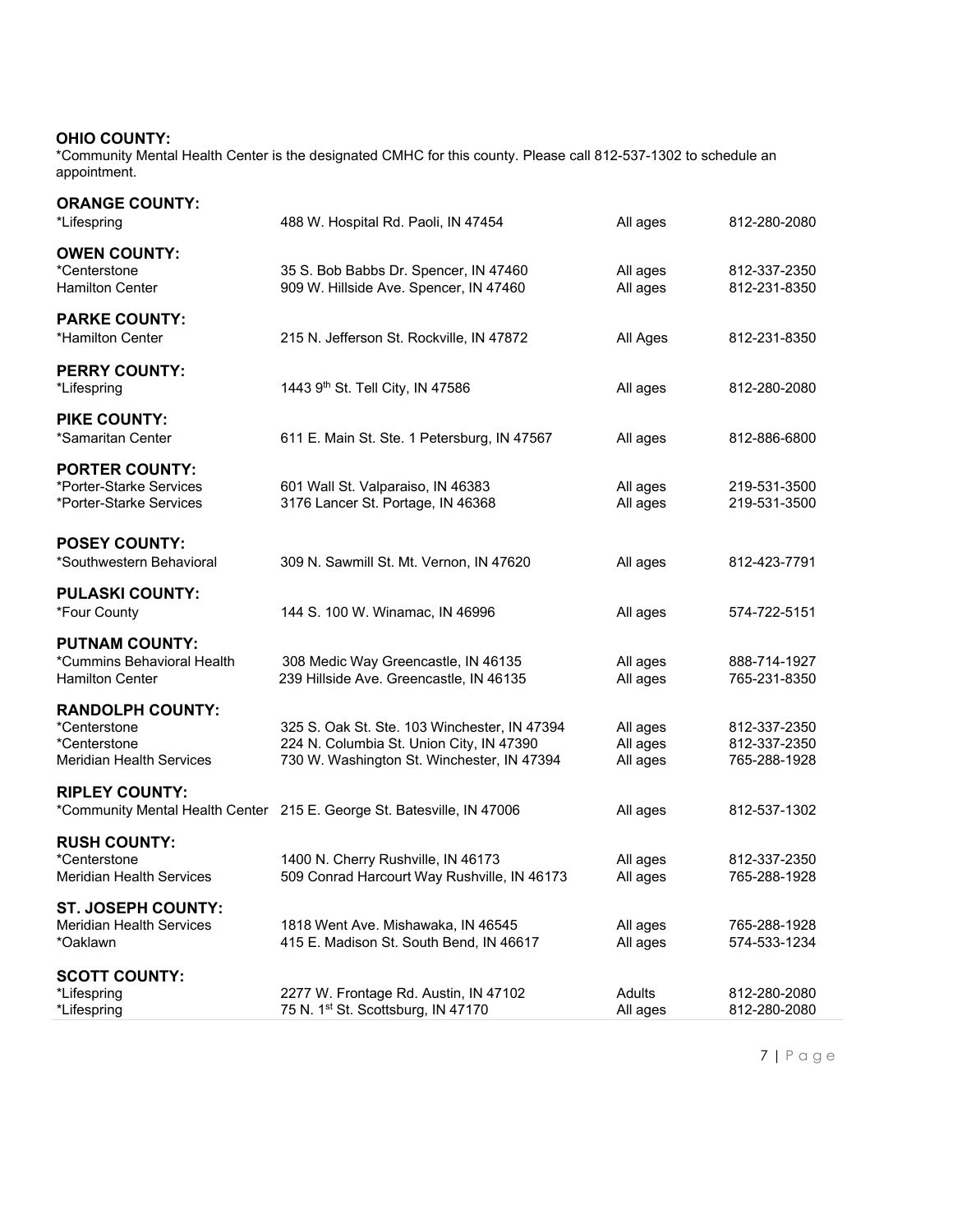| <b>SHELBY COUNTY:</b>                                                                                                                                                                       |                                                                                                                                                                                                                                                   |                                                                         |                                                                                              |
|---------------------------------------------------------------------------------------------------------------------------------------------------------------------------------------------|---------------------------------------------------------------------------------------------------------------------------------------------------------------------------------------------------------------------------------------------------|-------------------------------------------------------------------------|----------------------------------------------------------------------------------------------|
| *Community Health Network                                                                                                                                                                   | 7 E. Hendricks Shelbyville, IN 46173                                                                                                                                                                                                              | All ages                                                                | 317-621-7600                                                                                 |
| *Community Health Network                                                                                                                                                                   | 18 E. Mechanic St. Shelbyville, IN 46176                                                                                                                                                                                                          | <b>Adults</b>                                                           | 317-621-7600                                                                                 |
| *Community Health Network                                                                                                                                                                   | 824 State Rd. 44 Shelbyville, IN 46176                                                                                                                                                                                                            | Adults                                                                  | 317-621-7600                                                                                 |
| <b>SPENCER COUNTY:</b><br>*Lifespring                                                                                                                                                       | 818 Madison St. Rockport, IN 47635                                                                                                                                                                                                                | All ages                                                                | 812-280-2080                                                                                 |
| <b>STARKE COUNTY:</b><br>*Porter-Starke Services                                                                                                                                            | 1001 Edgewood Dr. Knox, IN 46534                                                                                                                                                                                                                  | All ages                                                                | 219-531-3500                                                                                 |
| <b>STEUBEN COUNTY:</b><br>*Northeastern Center<br>Otis R. Bowen Center                                                                                                                      | 3265 Intertech Dr. Angola, IN 46703<br>200 Hoosier Dr. Ste. E. Angola, IN 46703                                                                                                                                                                   | All ages<br>All ages                                                    | 260-347-2453<br>574-267-7169                                                                 |
| <b>SULLIVAN COUNTY:</b><br>*Hamilton Center                                                                                                                                                 | 2134 Mary Sherman Dr. Sullivan, IN 47882                                                                                                                                                                                                          | All ages                                                                | 812-231-8350                                                                                 |
| <b>SWITZERLAND COUNTY:</b><br>*Community Mental Health Center                                                                                                                               | 1037 W. Main St. Vevay, IN 47043                                                                                                                                                                                                                  | All ages                                                                | 812-537-1302                                                                                 |
| <b>TIPPECANOE COUNTY:</b><br><b>Meridian Health Services</b><br><b>Meridian Health Services</b><br>*Valley Oaks Health<br>*Valley Oaks Health<br>*Valley Oaks Health<br>*Valley Oaks Health | 1500 Salem St. Lafayette, IN 47904<br>2900 N. River Rd. Lafayette, IN 47904<br>415 N. 26 <sup>th</sup> St. Lafayette, IN 47904<br>106 Asher St. Lafayette, IN 47904<br>217 Farabee Dr. N. Lafayette, IN 47905<br>610 Main St. Lafayette, IN 47901 | All ages<br><b>Adults</b><br>All ages<br>All ages<br>Adults<br>All ages | 765-288-1928<br>765-288-1928<br>765-446-6578<br>765-446-6578<br>765-446-6578<br>765-446-6578 |
| *Valley Oaks Health                                                                                                                                                                         | 2423 Hopkins Dr. West Lafayette, IN 47906                                                                                                                                                                                                         | Adults                                                                  | 765-446-6578                                                                                 |
| *Valley Oaks Health                                                                                                                                                                         | 3134 Cirrus Ct. West Lafayette, IN 47906                                                                                                                                                                                                          | <b>Adults</b>                                                           | 765-446-6578                                                                                 |
| *Valley Oaks Health                                                                                                                                                                         | 1215 N. 13th St. Lafayette, IN 47904                                                                                                                                                                                                              | <b>Adults</b>                                                           | 765-446-6578                                                                                 |
| <b>TIPTON COUNTY:</b><br>*Community Howard<br>Four County                                                                                                                                   | 202S. West St. Tipton, IN 46072<br>405 Fairgrounds Rd. Tipton, IN 46072                                                                                                                                                                           | All ages<br>All ages                                                    | 765-453-8529<br>574-722-5151                                                                 |

#### **UNION COUNTY:**

\*Centerstone is the designated CMHC for this county. Please call 812-337-2350 to schedule an appointment.

# **VANDERBURGH COUNTY:**

| *Southwestern Behavioral  | 410 Mulberry St. Evansville, IN 47713             | All ages | 812-423-7791 |
|---------------------------|---------------------------------------------------|----------|--------------|
| *Southwestern Behavioral  | 60 S. Stockwell Rd. Evansville, IN 47714          | All ages | 812-423-7791 |
| *Southwestern Behavioral  | 1 N. Barker Ave. Evansville, IN 47712             | All ages | 812-423-7791 |
| *Southwestern Behavioral  | 415 Mulberry St. Evansville, IN 47713             | All ages | 812-423-7791 |
| *Southwestern Behavioral  | 414 S.E. 4 <sup>th</sup> St. Evansville, IN 47713 | All ages | 812-423-7791 |
| <b>VERMILLION COUNTY:</b> |                                                   |          |              |
| *Hamilton Center          | 510 S. Main St. Clinton, IN 47842                 | All ages | 812-231-8350 |